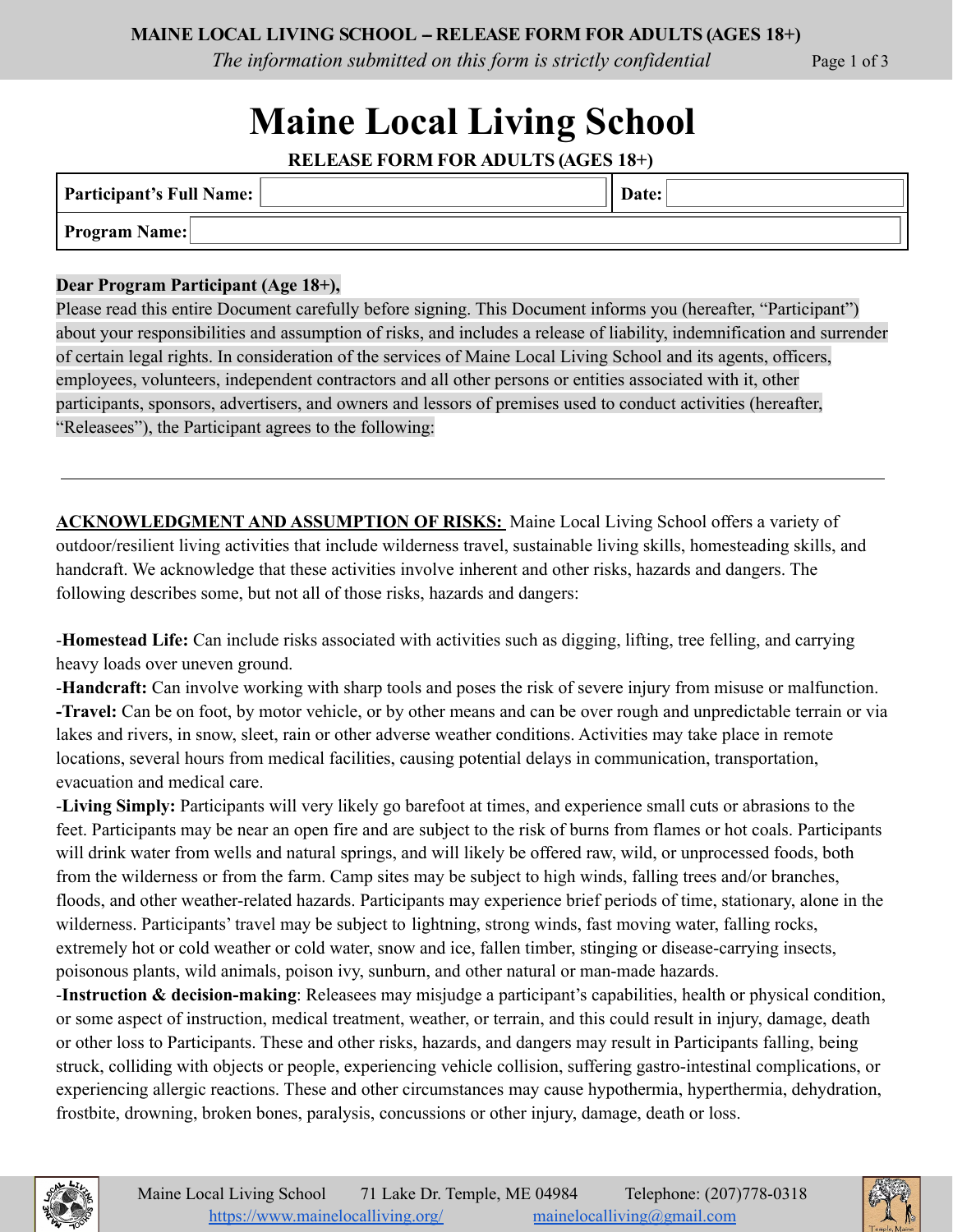By signing below, the Participant assumes and accepts full responsibility for the inherent and other risks of these activities (both known and unknown) and for any injury, damage, death or other loss suffered by the **Participant resulting from these risks, or from the Participant's own negligence or other misconduct.**

| <b>Participant's Printed Name:</b> |  |
|------------------------------------|--|
| Participant's Signature:           |  |

**RELEASE AND INDEMNITY AGREEMENT:** The Participant, and on behalf of their family members, heirs, executors, representatives and estate, agrees as follows:

-**1:** To release and agree not to sue Maine Local Living School or any above named Releasees, with respect to any and all claims, liabilities, suits or expenses (including attorneys' fees and costs) (hereafter collectively 'claim' or 'claim(s)'), for any injury, damage, death or other loss in any way connected with the Participant's enrollment or participation in these activities, or use of Maine Local Living School's equipment or facilities. The Participant understands that in signing this Document, they, anyone acting on their behalf, and their spouse and other family members surrender, to the fullest extent allowed by law, our respective rights to make a claim against Maine Local Living School (or above Releasees) as a result of any injury, damage, death or other loss suffered by me, the Participant.

-**2:** To defend and indemnify ('indemnify' meaning protect by reimbursement or payment) Maine Local Living School and Releasees with respect to all claim(s) brought by or on behalf of them or a family member for any injury, damage, death or other loss in any way connected with my enrollment or participation in these activities, or use of Maine Local Living School's equipment and facilities.

-**3:** This Release and Indemnity Agreement includes any losses caused or alleged to be caused, in whole or in part, by negligence (but not gross negligence or willful, wanton or criminal misconduct), and includes claims for personal injury, property damage, wrongful death, loss of consortium, breach of contract or otherwise.

**By signing below, the Participant agrees that they have carefully read, understood, and voluntarily signed this agreement and acknowledge that it shall be effective and binding upon them, minor children and other family members, and their heirs, executors, representatives and estate.**

| <b>Participant's Printed Name:</b> | Date: |
|------------------------------------|-------|
| <b>Participant's Signature:</b>    |       |